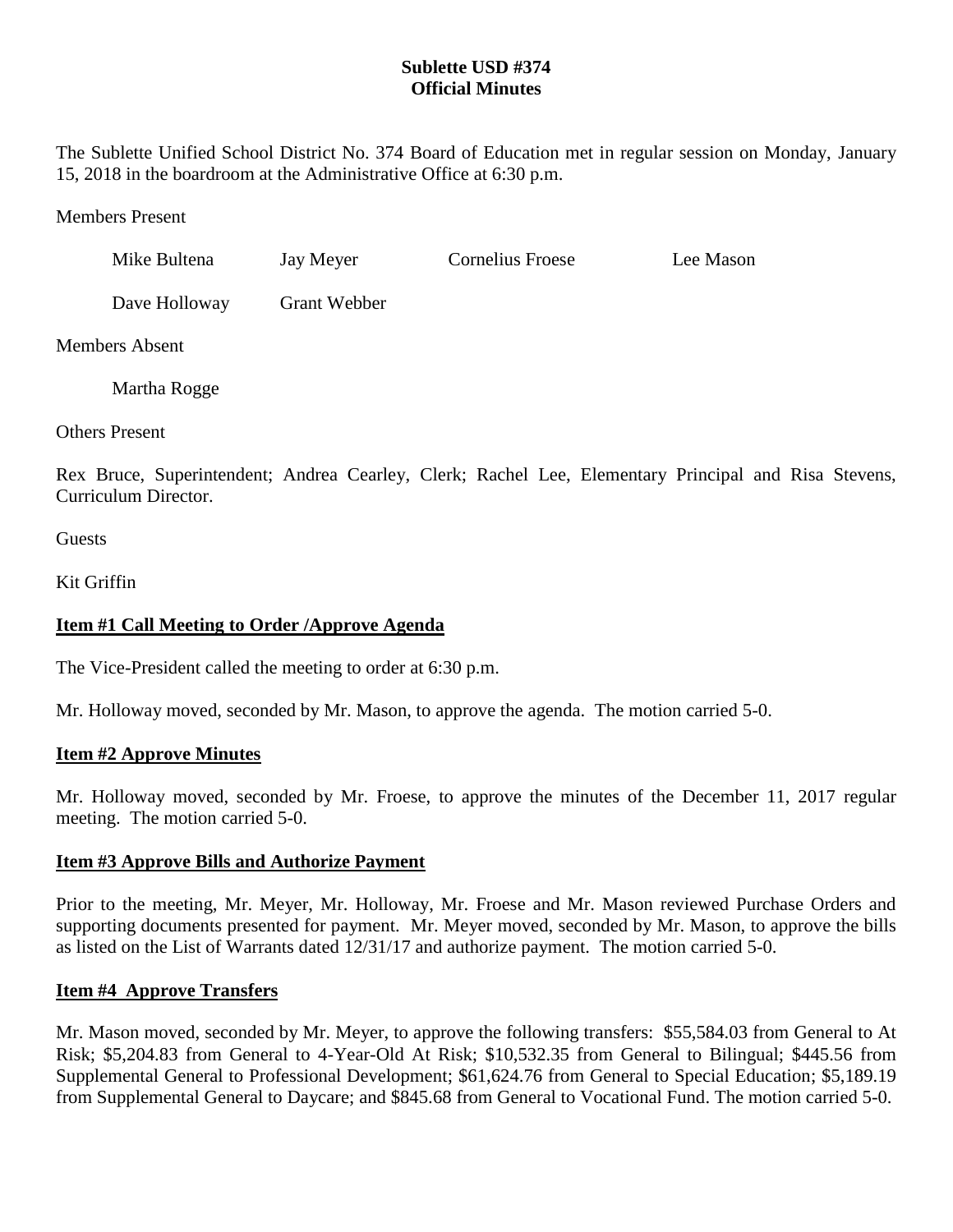Board Minutes Page 2 January 15, 2018

## **PUBLIC FORUM**

There was no public forum.

## **Reports**

### Curriculum

Mrs. Stevens reported that the new ELA standards have been approved and will be implemented in the fall. April 30<sup>th</sup> has been set for the Outside Validation Team visit.

Mr. Webber entered the meeting at 6:36 p.m.

### Principals

Mr. Marlin was absent. In his absence, Mrs. Kit Griffin gave a report on the children books which her Human Growth and Development class wrote using StoryJumper.com for pictures and assistance in writing. The class went to the grade school and read their books to the  $1<sup>st</sup>$  graders. The high school students were excited and proud of their accomplishments as authors.

Mrs. Lee reported that her ambassadors were unable to attend tonight's meeting, but they will plan to come in February. Mrs. Melodee Penner was chosen to be on the Preschool Guide Resource Development Committee and will be attending meetings in Topeka. Our school nurse, Mrs. Lindsay Fitzgerald; Mr. Bruce; and Mrs. Lee will be involved with the health survey results from last year and some possible implementation of projects. The weekend food sacks have gone out for two weeks now with great feedback so far.

#### Activities Director

There was no Activities Director report this month. Mr. Carter was attending the league basketball tournament.

## SWPRSC/HPEC

There was no SWPRSC Board meeting report as Mrs. Rogge was absent. Mr. Bultena reported on the HPEC meeting.

#### Superintendent:

Mr. Bruce reported that Mr. Marlin took a couple of teachers to a meeting to learn how to design/print our own school apparel. He also reported on the Superintendent's Council in Topeka; our Virtual School; and the Governor's State of the State address.